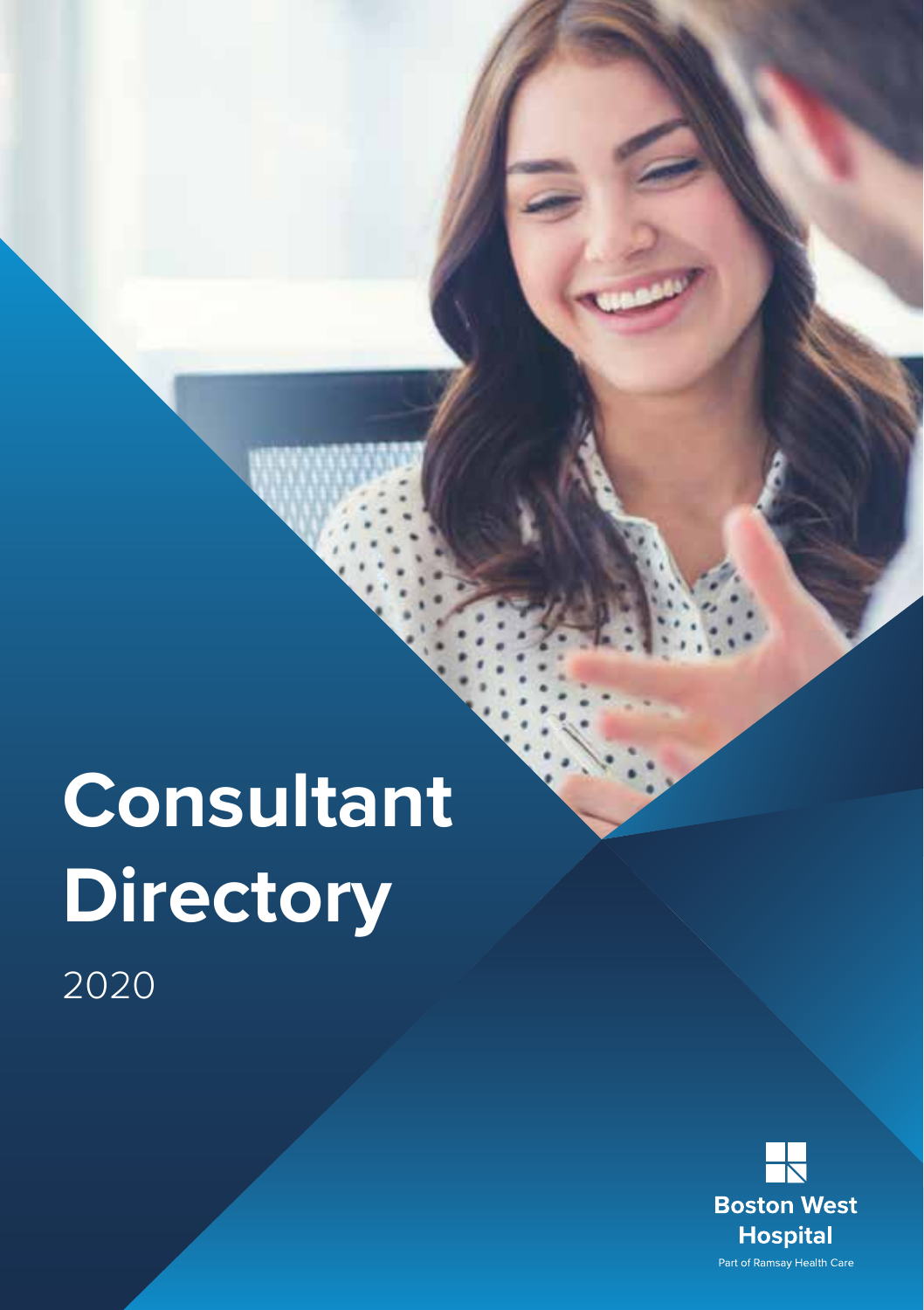### About **Boston West Hospital**

At Boston West Hospital we offer fast access to the highest standards of care, so people know they can trust us to help them get better quickly. As the biggest provider of NHS procedures after the NHS you can count on first class treatment.

We offer consultant led care from some of the most well-qualified and experienced specialists in their field of expertise.

### Our **Areas of Expertise**



Bone & Joint Pain



General Surgery



Eye Care



Men's Health





Gastroenterology General Medical **Conditions** 





Pain Relief Physiotherapy



Sports Injury



Urology Varicose Veins Women's Health

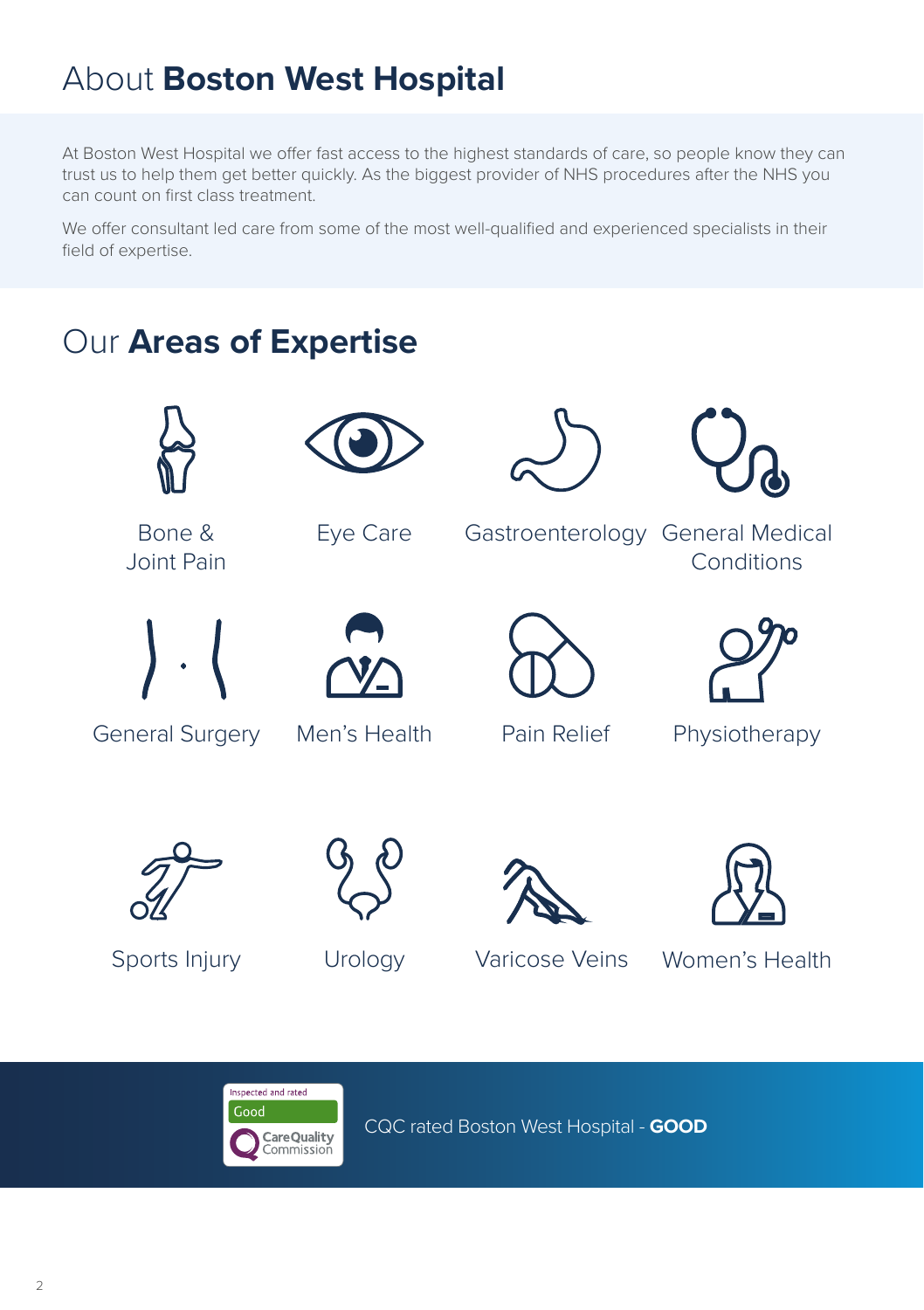### **Clinic Listings** (NHS and Private)

| <b>Special Interest</b>                                                                    | <b>Consultant</b>    | <b>Private</b> | <b>NHS</b> |
|--------------------------------------------------------------------------------------------|----------------------|----------------|------------|
| <b>Adult Ophthalmology</b>                                                                 |                      |                |            |
| Cataract, YAG laser capsulotomy                                                            | Mr S Ahmed           |                |            |
| <b>Cataract, YAG laser capsulotomy</b>                                                     | Mr J Belda           |                |            |
| <b>Cataract, YAG laser capsulotomy</b>                                                     | Mr R Bilbao          |                |            |
| <b>Cataract, YAG laser capsulotomy</b>                                                     | Mr M Gupta           |                |            |
| <b>Cataract, YAG laser capsulotomy</b>                                                     | Mr G Lewis           |                |            |
| Cataract, YAG laser capsulotomy                                                            | Mr B Mompean Morales |                |            |
| Cataract, YAG laser capsulotomy                                                            | Mr S Ramanathan      | $\bullet$      |            |
| <b>Cataract, YAG laser capsulotomy</b>                                                     | Mr A Tekriwal        |                |            |
| <b>Colorectal/General Surgery</b>                                                          |                      |                |            |
| <b>Lower GI</b>                                                                            | Mr G Ortonowski      |                |            |
| Colorectal, lower GI, rectal bleeding clinic                                               | Mr M Rao             |                |            |
| Colorectal, lower GI, rectal bleeding clinic                                               | Mr Syed Zaidi        |                |            |
| <b>Diagnostic Endoscopy/GI</b>                                                             |                      |                |            |
| <b>General Surgery/colorectal</b>                                                          | Mr G Ortonowski      |                |            |
| <b>General Surgery/colorectal</b>                                                          | Mr M Rao             |                |            |
| <b>General Surgery/colorectal</b>                                                          | Mr Syed Zaidi        |                |            |
| Gastroscopy, flexible sigmoidoscopy, upper<br>and lower and endo diagnostic including sigs | Dr M Perry           |                |            |
| <b>Gastroenterology Medicine (Including Upper and Lower GI)</b>                            |                      |                |            |
| Lower GI, upper GI, diagnostic endoscopy                                                   | Dr M Perry           |                |            |
| Lower GI, upper GI, diagnostic endoscopy                                                   | Mr Syed Zaidi        |                |            |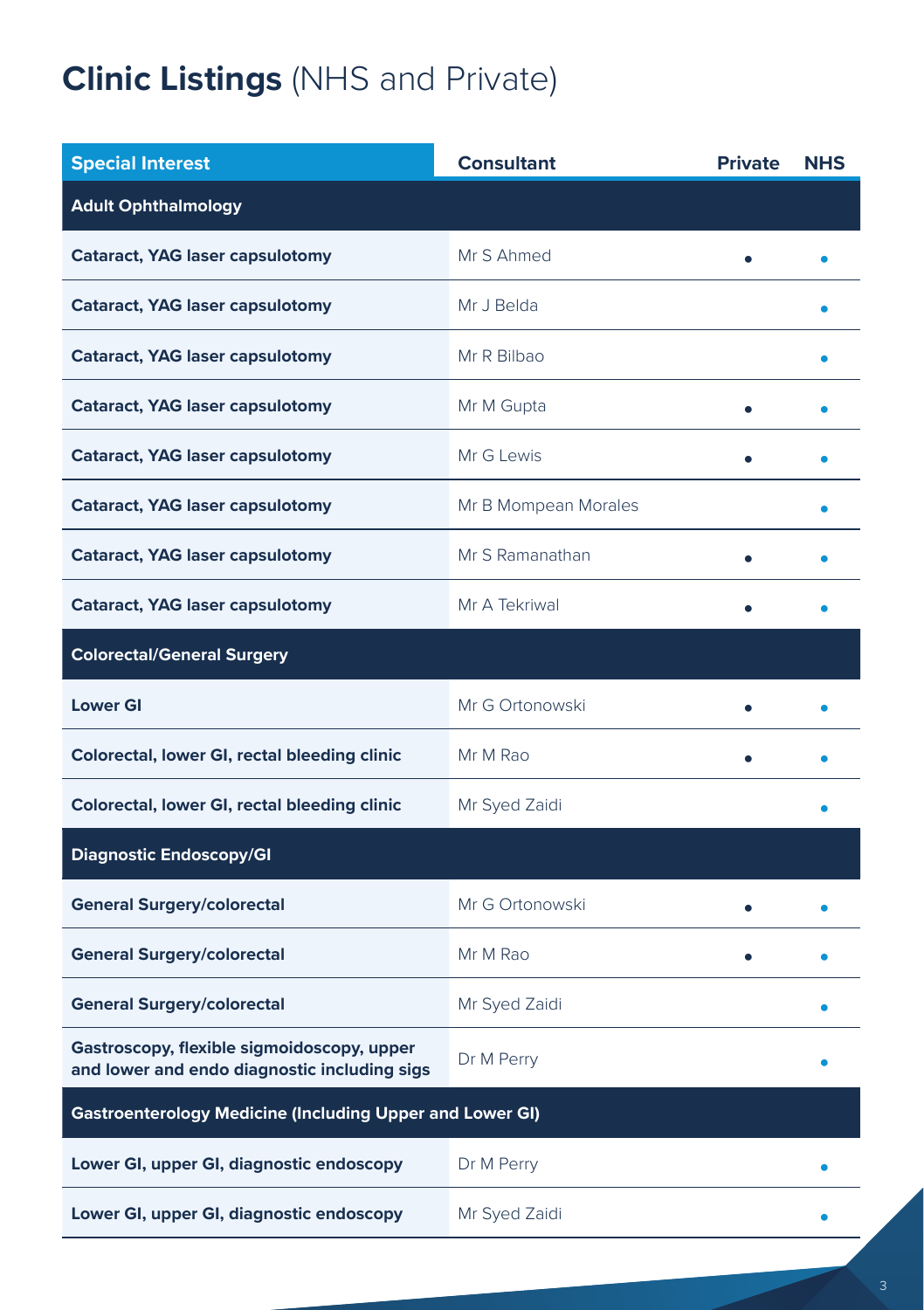### **Clinic Listings** (NHS and Private)

| <b>Special Interest</b>                                                                                                                                               | <b>Consultant</b>  | <b>Private</b> | <b>NHS</b> |
|-----------------------------------------------------------------------------------------------------------------------------------------------------------------------|--------------------|----------------|------------|
| Gynaecology                                                                                                                                                           |                    |                |            |
| General gynaecology, menopause &<br>menstrual disorders, perineal repair,<br>pelvic pain, post-menopausal bleeding,<br>management of fibroids, ablation of fibroids   | Mr O Adeyemi       |                |            |
| General gynaecology, menopause and<br>menstrual disorders, perineal repair,<br>pelvic pain, post-menopausal bleeding,<br>management of fibroids, ablation of fibroids | Miss S Noor        |                |            |
| <b>Hernia</b>                                                                                                                                                         |                    |                |            |
| <b>Hernia</b>                                                                                                                                                         | Mr Z M Khan        |                |            |
| <b>Hernia</b>                                                                                                                                                         | Mr M Rao           |                |            |
| <b>Hernia</b>                                                                                                                                                         | Mr Syed Zaidi      |                |            |
| <b>Orthopaedics - Foot and Ankle</b>                                                                                                                                  |                    |                |            |
| <b>Foot and ankle</b>                                                                                                                                                 | Mr H Kurup         |                |            |
| <b>Foot and ankle disorders</b>                                                                                                                                       | Mr Nijil Vasukutty |                |            |
| <b>Orthopaedics - Hip and Knee</b>                                                                                                                                    |                    |                |            |
| <b>Hip and knee</b>                                                                                                                                                   | Mr P Heaton        |                |            |
| Hip and knee                                                                                                                                                          | Mr R Rambani       |                |            |
| <b>Knee</b>                                                                                                                                                           | Mr D Raj           |                |            |
| <b>Orthopaedics - Upper Limb</b>                                                                                                                                      |                    |                |            |
| Shoulder, elbow, hand and wrist                                                                                                                                       | Mr P Motkur        |                |            |
| <b>Hand and wrist</b>                                                                                                                                                 | Mr D Raj           |                |            |
| <b>Pain Management</b>                                                                                                                                                |                    |                |            |
| Pain management                                                                                                                                                       | Dr S Malik         |                |            |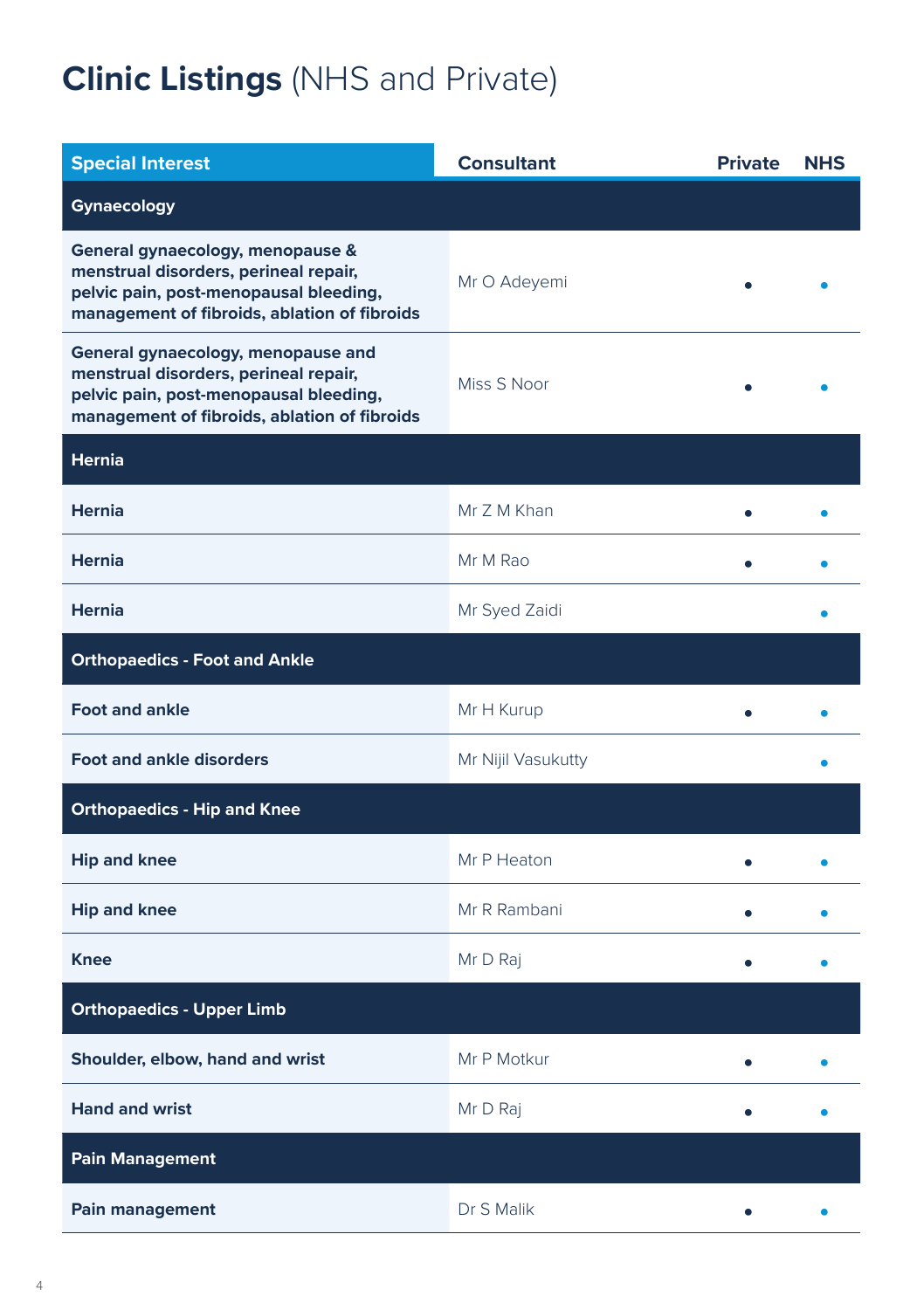### **Clinic Listings** (NHS and Private)

| <b>Special Interest</b>                                                                                                | <b>Consultant</b> | <b>Private</b> | <b>NHS</b> |
|------------------------------------------------------------------------------------------------------------------------|-------------------|----------------|------------|
| <b>Urology</b>                                                                                                         |                   |                |            |
| Male infertility, haematuria, incontinence,<br>erectile dysfunction, prostate, TUVP,<br>hydroceles and epidermal cysts | Mr N Dahar        |                |            |
| Male infertility, haematuria, incontinence,<br>erectile dysfunction, prostate, TUVP,<br>hydroceles and epidermal cysts | Mr S Memon        |                |            |
| Male infertility, haematuria, incontinence,<br>erectile dysfunction, prostate, TUVP,<br>hydroceles and epidermal cysts | Mr K Madhaven     |                |            |
| Male infertility, haematuria, incontinence,<br>erectile dysfunction, prostate, TUVP,<br>hydroceles and epidermal cysts | Mr Anser Yousuff  |                |            |
| <b>Vascular Surgery</b>                                                                                                |                   |                |            |
| Varicose vein, vein wave, sclerotherapy,<br><b>EVLT/avulsions and phebetomies</b>                                      | Mr 7 M Khan       |                |            |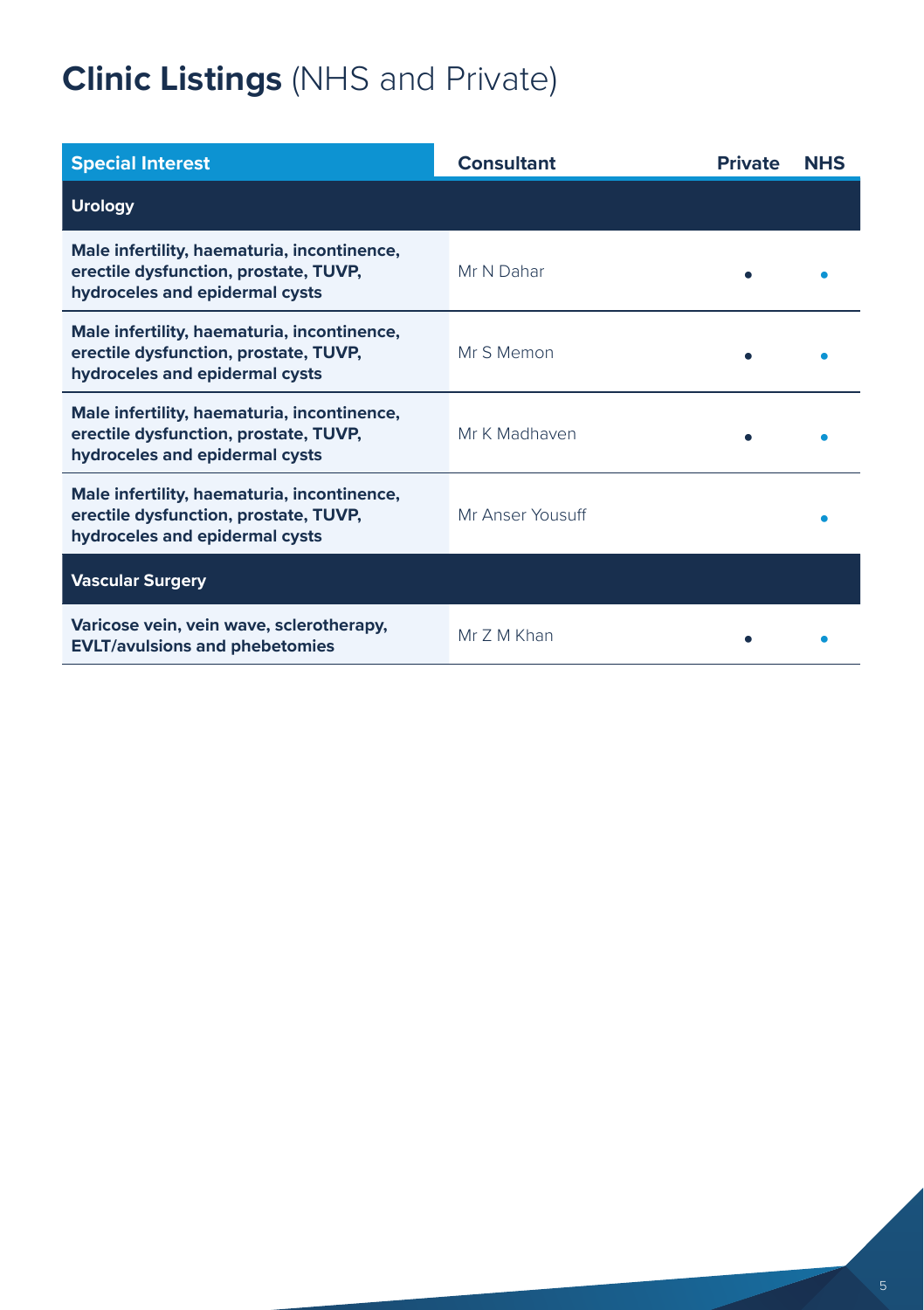### Private Patient **Managers**

As Boston West Hospital is committed to the provision of a first class, high quality experience for all patients, we provide a Private Patient Manager service.

Rebecca Ash and Gaynor Keys are available throughout consultation, treatment and aftercare to offer a personalised service to each patient dependent on their needs and wishes. They are able to provide the vital link required between patients and their Consultant facilitating a streamlined treatment pathway.

### **What our Private Patient Managers offer**

Rebecca and Gaynor will:

- Be a point of contact for all private patients.
- Manage the private patient journey.
- Answer private patient queries within 24 hours Monday to Friday.
- Walk patients through the various stages of their private treatment and help with queries or concerns regarding referrals, insurance or anything else relating to their hospital stay.
- Ensure any special requirements are met before, during or after a patient's visit.

Rebecca and Gaynor can be contacted directly as follows:

01733 842 304

rebecca.ash@ramsayhealth.co.uk | gaynor.keys@ramsayhealth.co.uk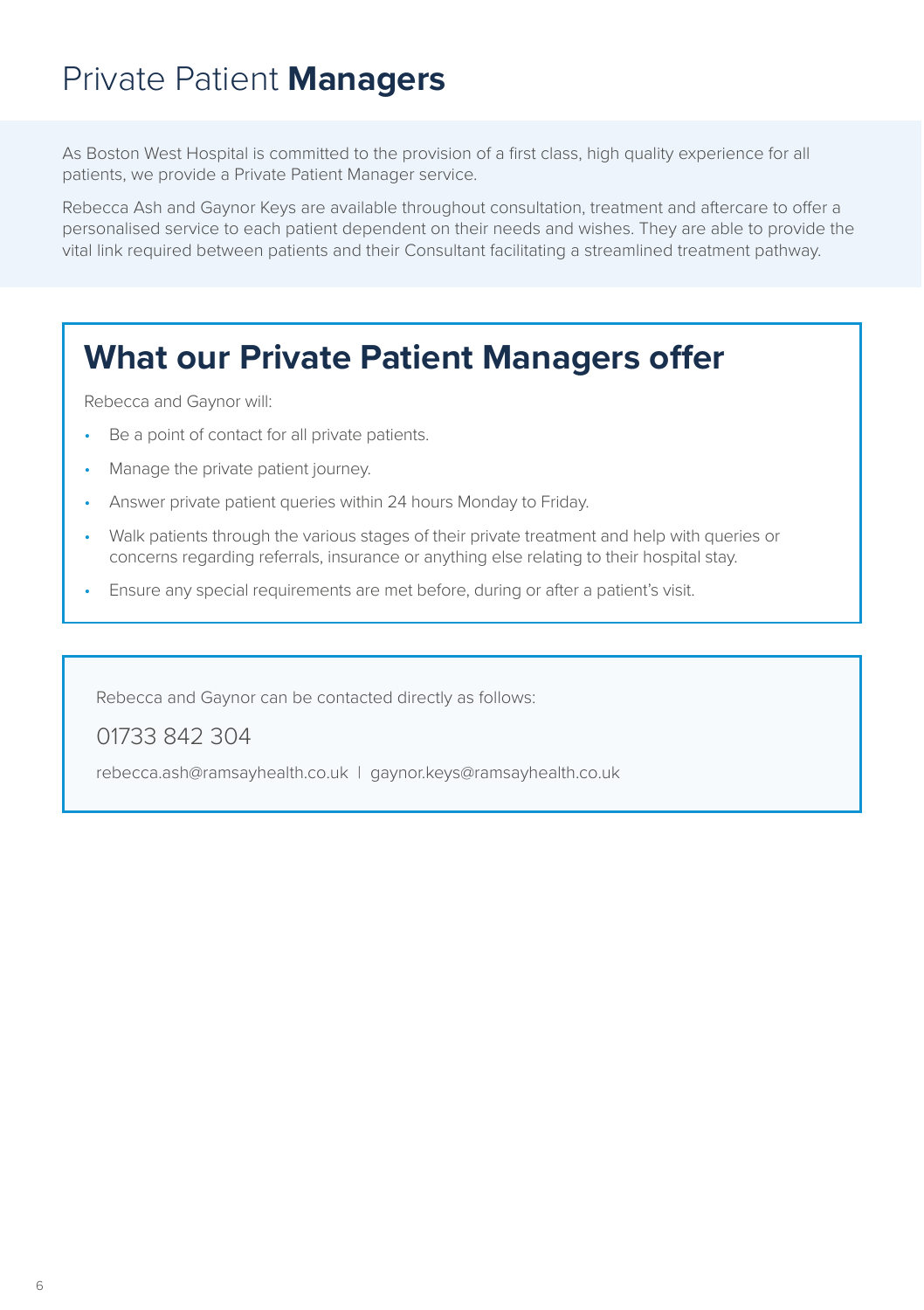### GP Liaison **Officers**

In order to facilitate relationships between Boston West Hospital and the wider healthcare community, we have dedicated GP Liaison Officers working both in and around the Cambridgeshire and Lincolnshire area. Bridgitte Lloyd and Joanne Johnson are responsible for building and developing relationships between those referring their patients and the hospital providing this treatment. They are able to utilise the expertise of our Consultants to provide training and educational events to GPs, Practice Managers, Nurse Practitioners and Physiotherapists enabling continued professional development.

### **What our GPLs offer**

Bridgitte and Joanne will provide:

- Lunch and Learn educational sessions.
- Consultant-led training for professionals.
- Social events and GP networking opportunities.
- Medical secretary workshops.
- Online referral system support.
- GP referral literature and regular hospital updates.
- A direct liaison between referrers, Consultants and hospital services.

Bridgitte and Joanne can be contacted directly as follows:

#### 01733 842 395

bridgitte.lloyd@ramsayhealth.co.uk | joanne.johnson@ramsayhealth.co.uk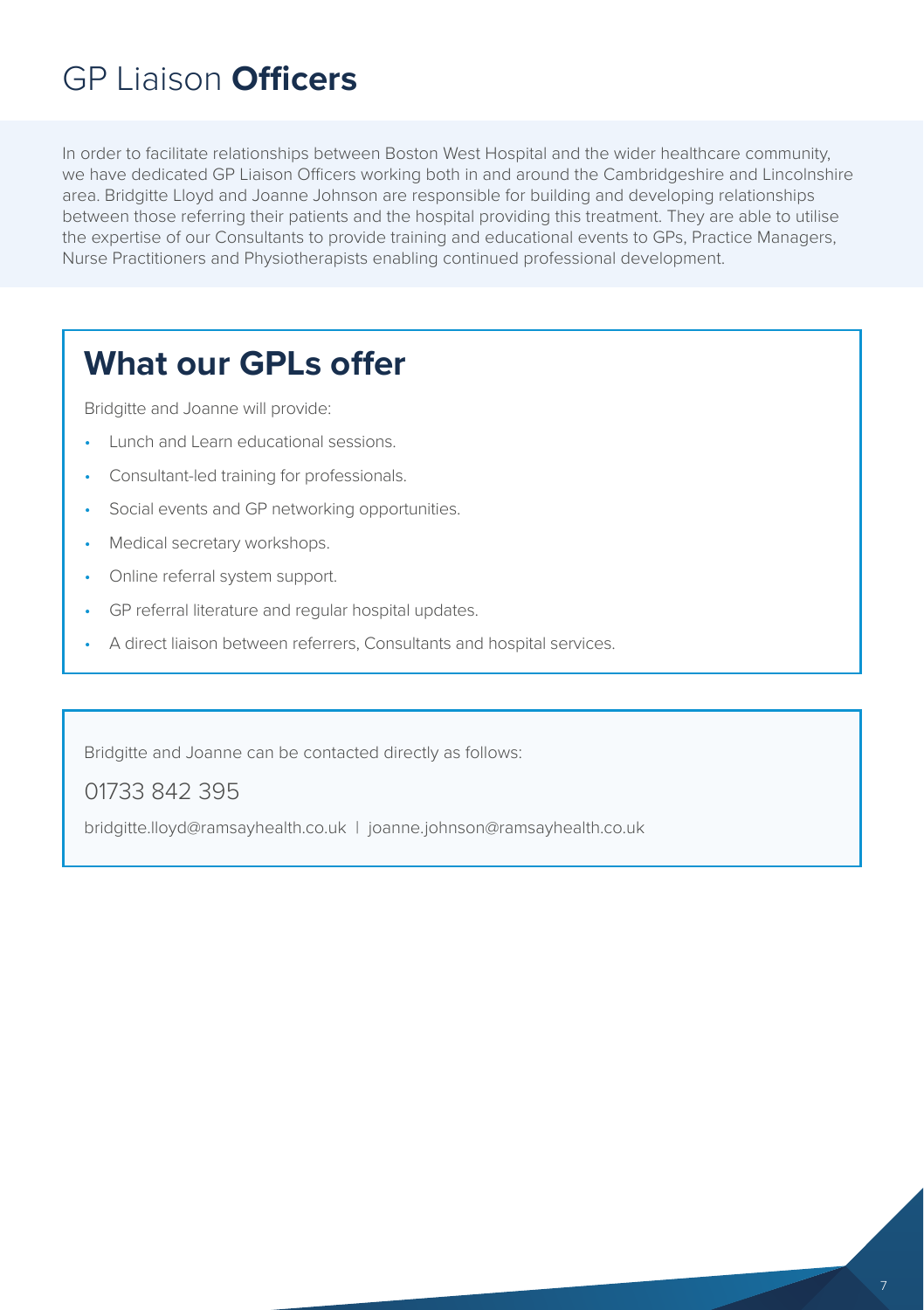### Other useful **contact numbers**

Reception

01205 591 860

Business Service Manager - Lynne Nelson

01733 842 348

GP Liaison Officers - Bridgitte Lloyd and Joanne Johnson

01733 842 395

Private Patient Managers - Rebecca Ash and Gaynor Keys

01733 842 304

Outpatient Team

01205 591 860

Inpatient Team

01205 591 860

Physiotherapy Team

01205 591 860

National Enquiry Centre

01733 842 304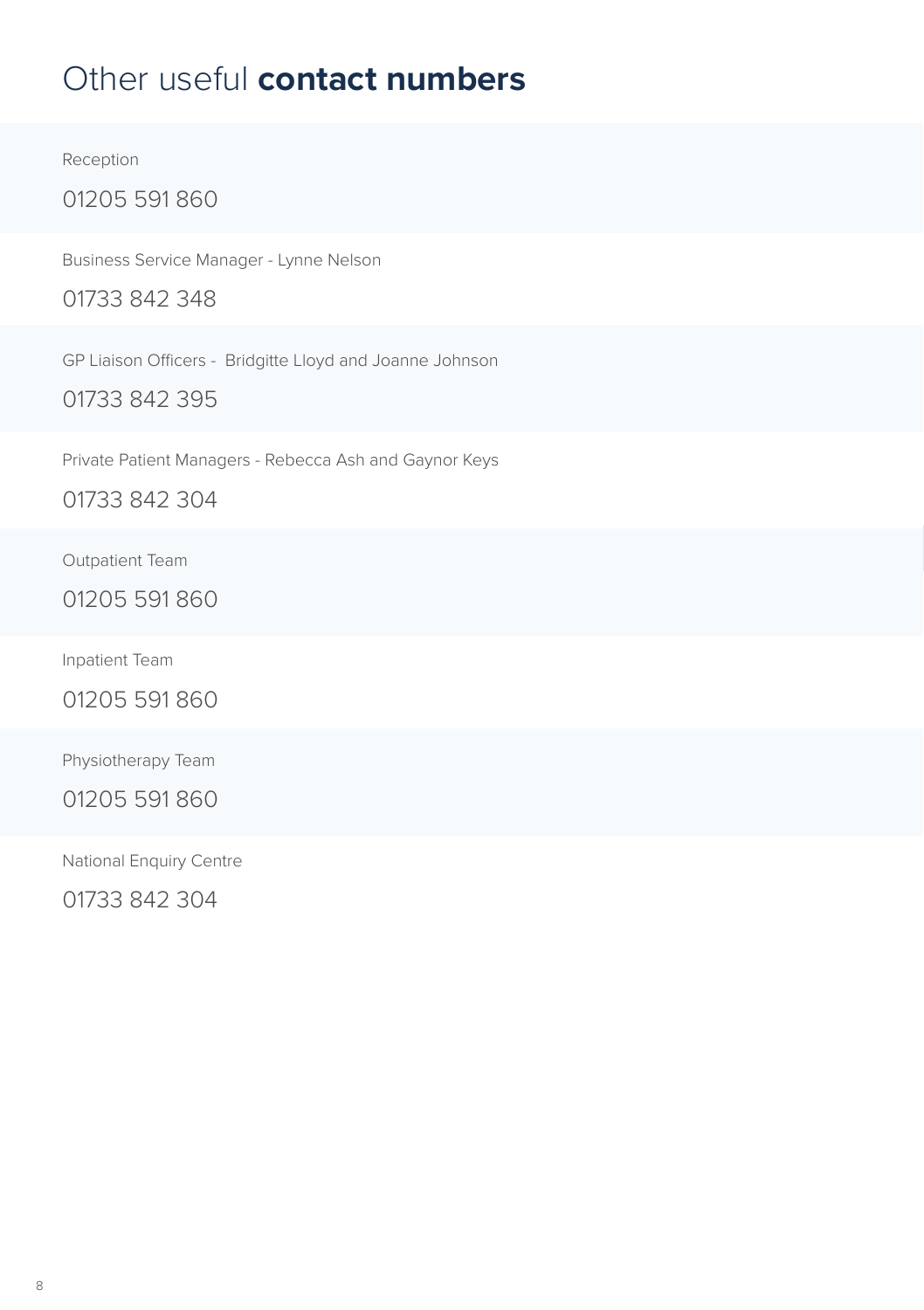### Referring **Private Patients Online**

The Ramsay Health Care online Patient Referral system has been designed to allow you to refer private patients easily, quickly and securely to your Ramsay hospital of choice.

As well as being quick and easy to complete, using the online system will also help reduce your postage costs and speed up the referral process - all in a secure, online environment.

To make a referral, simply visit **ramsayhealth.co.uk/patientreferral** and complete the short form.





### MAKING AN **ONLINE REFERRAL**



In your browser go to **www.ramsayhealth.co.uk/ patientreferral**. Login with **Ramsayonline** and Password: **Ramsaygp**



Select the Ramsay hospital that you wish to send the referral to from the drop-down list



Attach a copy of the referral letter by clicking on 'Select' and adding the file or copy and paste it directly into the form



Complete the remainder of the form noting the mandatory fields marked with an asterisk

If the consultant is unknown please select 'specialty referral only'



Once you have completed the form, press the 'Submit' button to send the referral directly to the Ramsay hospital



You see an immediate confirmation that the referral has been received (also sent by email) and the hospital processes the referral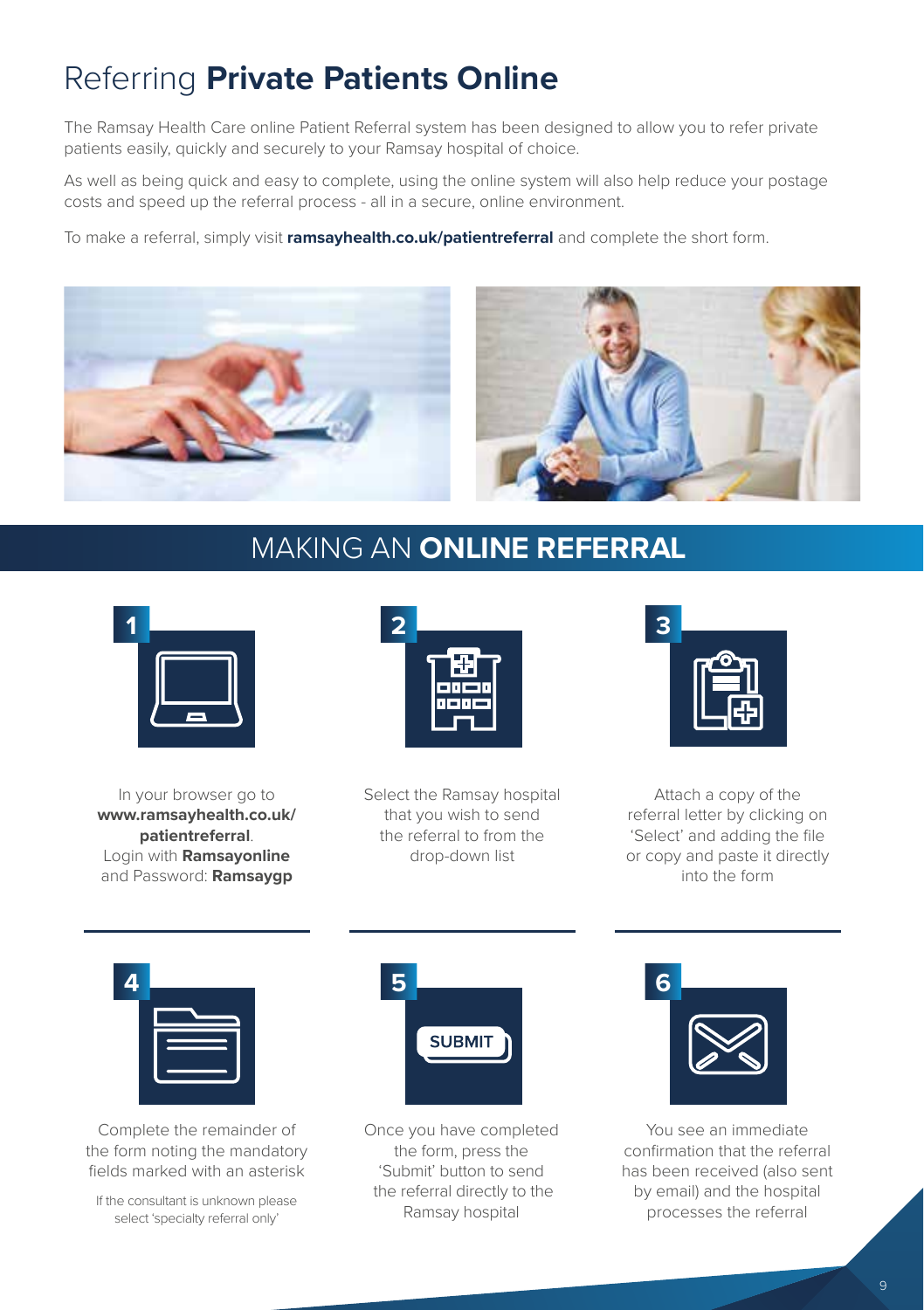### Physiotherapy at **Boston West Hospital**

The Physiotherapy Department is staffed by professional and experienced clinical Chartered Physiotherapists. We work to Physiotherapy Chartered Society Standards supporting best practice and will strive to provide the best in patient care.

All physiotherapy patients have a treatment plan established on assessment by their physiotherapist, which is regularly reviewed during the course of physiotherapy treatment.

Self paying patients may refer themselves for physiotherapy. Discharge reports are sent to the patient and the referrer when the patient has completed treatment. Packages of care can be provided for patients with long term rehabilitation requirements.

Private referrals can be sent via the online private referral form.

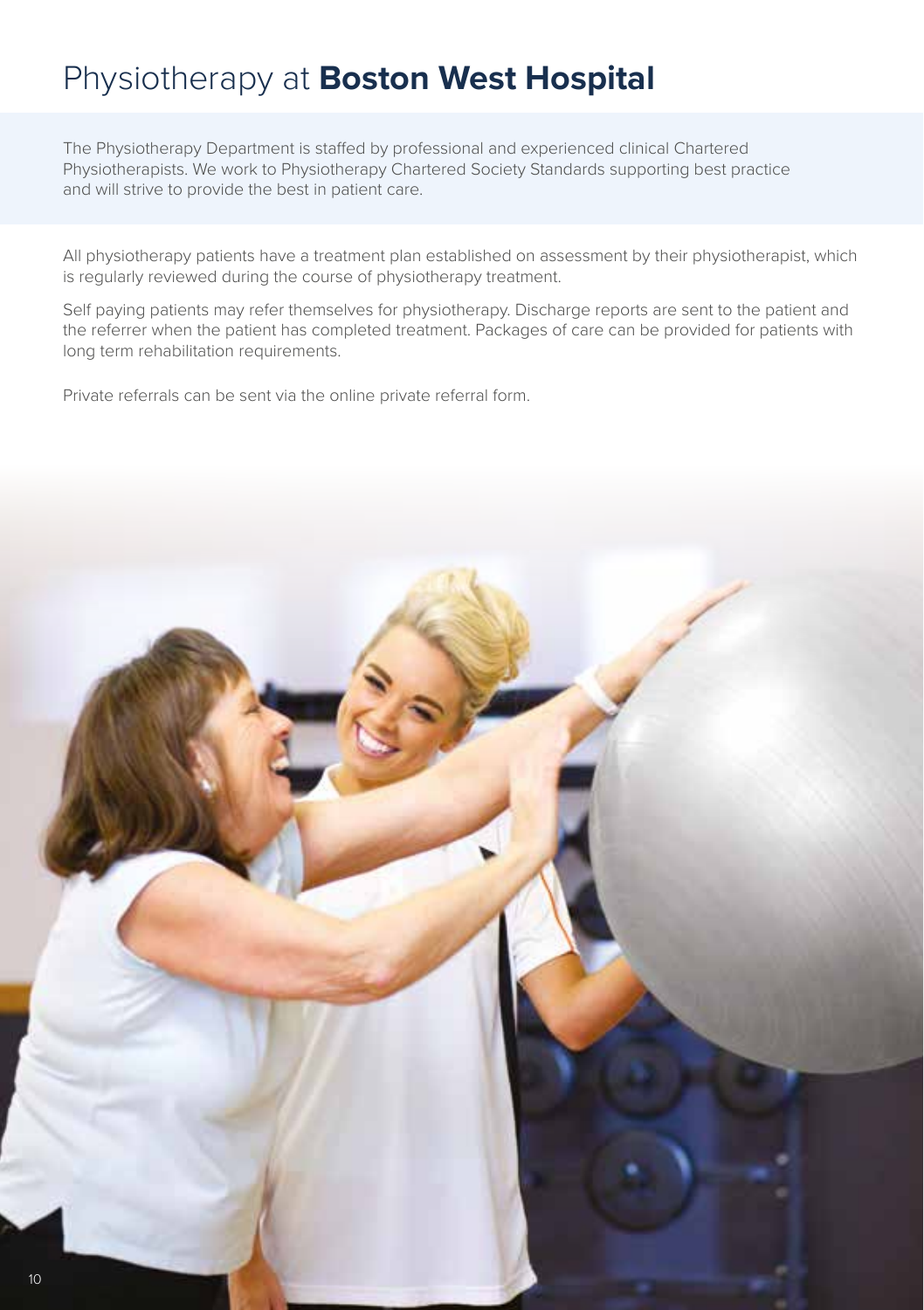## Our private patient pledge is **built around you.**





**Cancellations\***



**Choice of Consultant\*\***

**Appointments No Totalcare To Suit You**



**0% Finance**



**No Waiting Lists**

#### **For more information, please visit ramsayhealth.co.uk/patients/private-patients or call 01205 330 118**

\*Cancellations or delays in your treatment can occur for clinical reasons; these will be discussed with you as part of your ongoing care pathway. \*\*Choice of consultant subject to availability. For more information please visit ramsayhealth.co.uk/termsandconditions